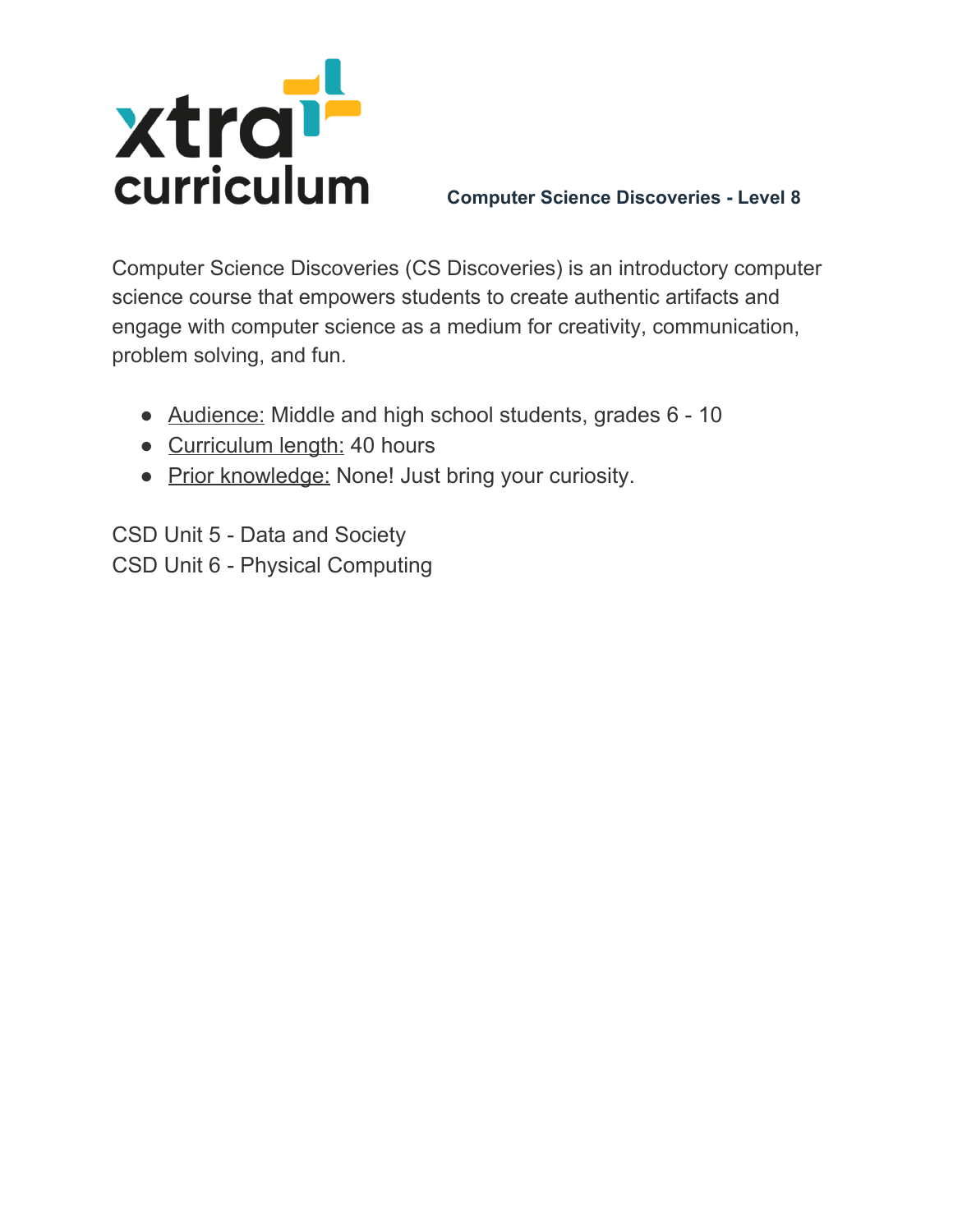

**Computer Science Discoveries - Level 8**

## **CSD Unit 5 - Data and Society**

Lesson 1: Representation Matters Lesson 2: Patterns and Representation Lesson 3: ASCII and Binary Representation Lesson 4: Representing Images Lesson 5: Representing Numbers Lesson 6: Keeping Data Secret Lesson 7: Combining Representations Lesson 8 Create a Representation Lesson 9: Problem Solving and Data Lesson 10: Problem Solving with Big Data Lesson 11: Structuring Data Lesson 12: Making Decisions with Data Lesson 13: Interpreting Data Lesson 14: Automating Data Decisions Lesson 15: Project - Make a Recommendation